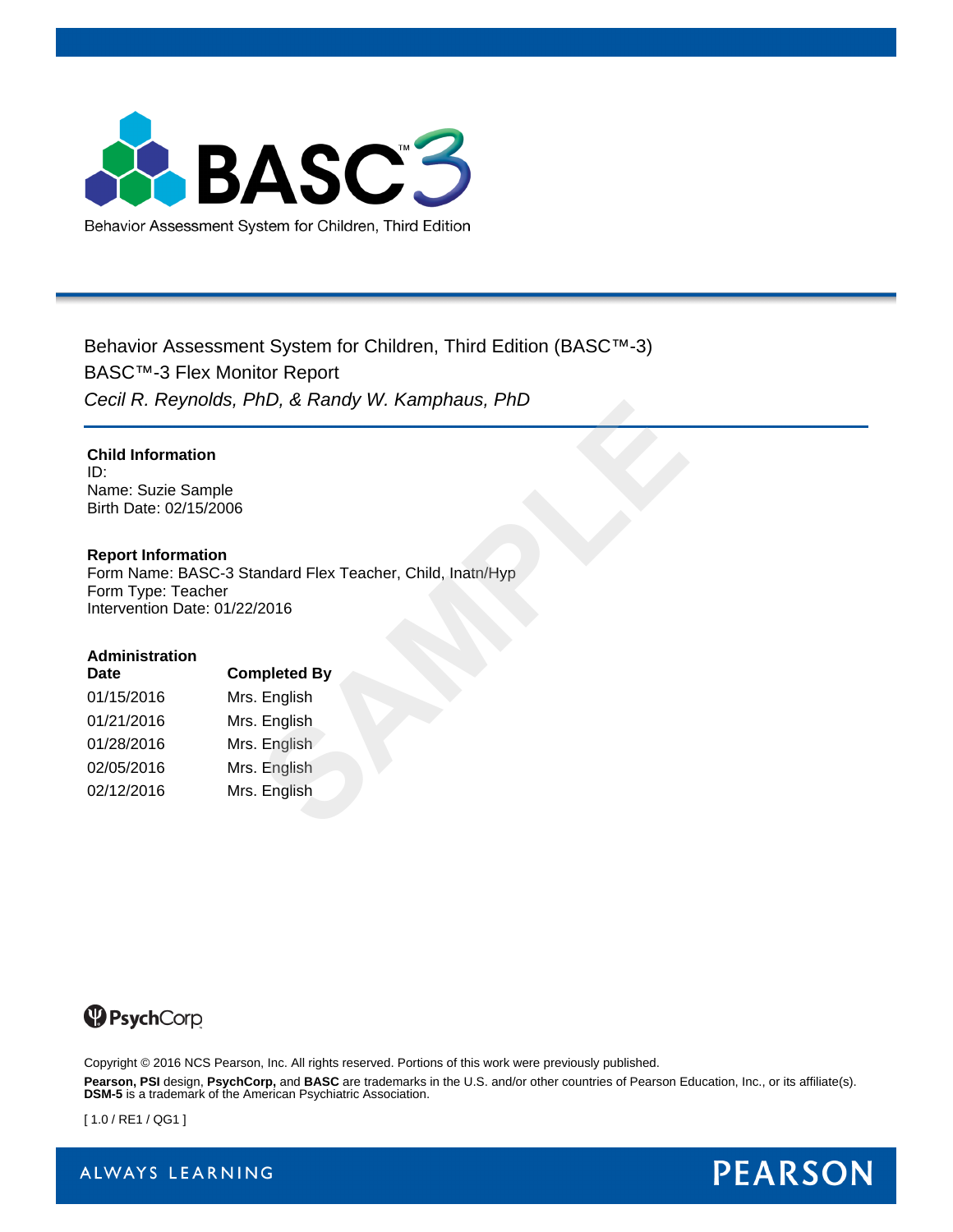# **FLEX MONITOR RESULTS**

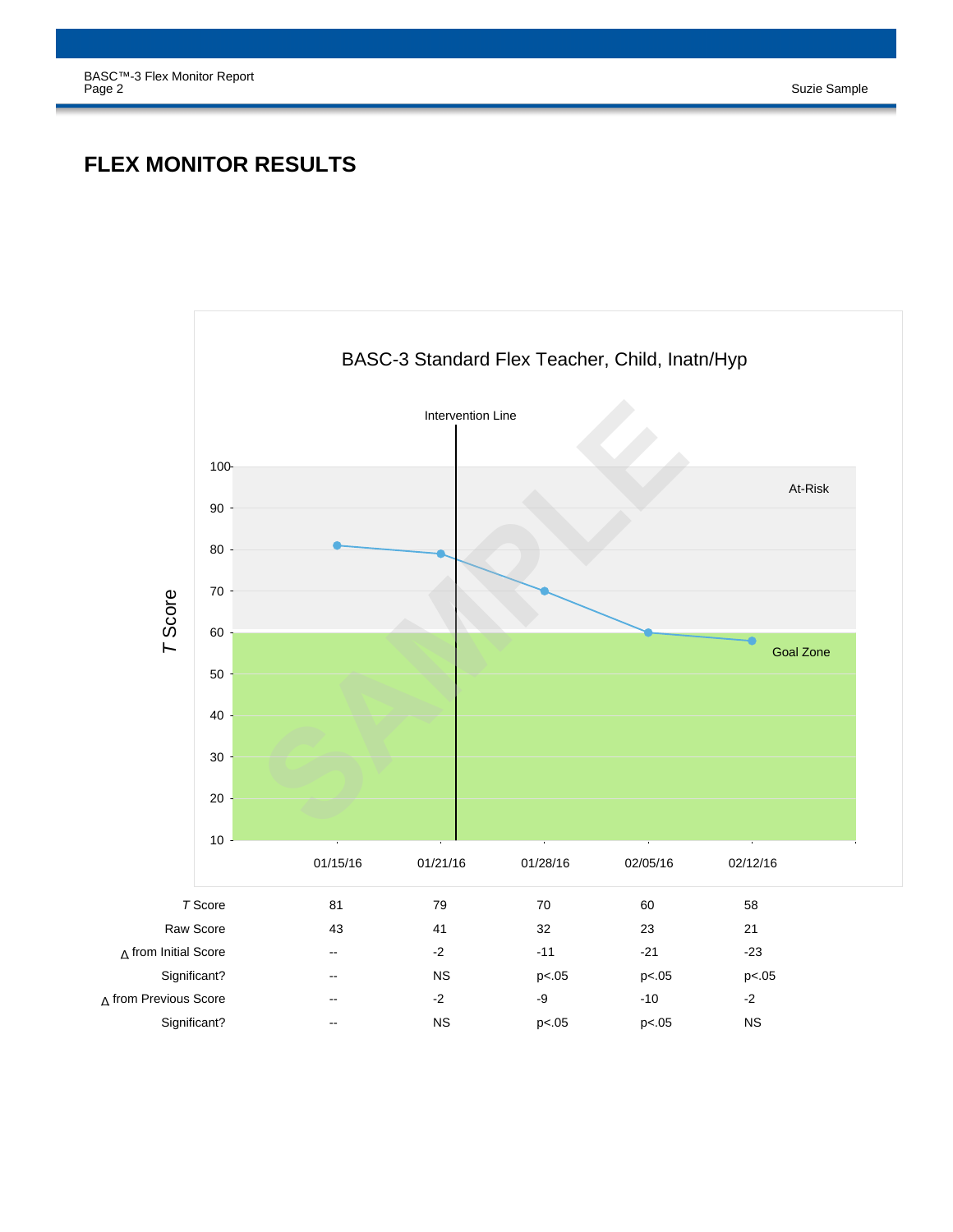# **ITEM COMPARISONS**

 $N =$  Never, S = Sometimes, O = Often, A = Almost always

| <b>Item Text</b>      |              |              |              | 01/15/16 01/21/16 01/28/16 02/05/16 | 02/12/16 |               |
|-----------------------|--------------|--------------|--------------|-------------------------------------|----------|---------------|
| Item Content Omitted. | N            | N            | S            | S                                   | S        |               |
| Item Content Omitted. | A            | O            | $\circ$      | S                                   | S        |               |
| Item Content Omitted. | $\circ$      | $\circ$      | O            | $\circ$                             | O        |               |
| Item Content Omitted. | N            | N            | S            | O                                   | $\circ$  |               |
| Item Content Omitted. |              |              | S            | S                                   | S        | <b>Specia</b> |
|                       | N<br>$\circ$ | N<br>$\circ$ | $\circ$      |                                     |          | The cor       |
| Item Content Omitted. |              |              |              | S<br>S                              | S        | is includ     |
| Item Content Omitted. | O            | Α            | Α<br>$\circ$ |                                     | S<br>S   | To prot       |
| Item Content Omitted. | A            | A            |              | O                                   |          | the iten      |
| Item Content Omitted. | A            | O            | O            | S                                   | S        | in this s     |
| Item Content Omitted. | $\circ$      | $\circ$      | $\circ$      | $\circ$                             | S        |               |
| Item Content Omitted. | S            | S            | S            | S                                   | S        |               |
| Item Content Omitted. | $\circ$      | $\circ$      | O            | S                                   | S        |               |
| Item Content Omitted. | A            | A            | S            | S                                   | S        |               |
| Item Content Omitted. | N            | N            | S            | $\circ$                             | $\circ$  |               |
| Item Content Omitted. | O            | $\circ$      | O            | S                                   | S        |               |
| Item Content Omitted. | N            | N            | S            | $\circ$                             | O        |               |
| Item Content Omitted. | $\circ$      | S            | N.           | S                                   | S        |               |
|                       |              |              |              |                                     |          |               |
|                       |              |              |              |                                     |          |               |
| t                     |              |              |              |                                     |          |               |
|                       |              |              |              |                                     |          |               |
|                       |              |              |              |                                     |          |               |
|                       |              |              |              |                                     |          |               |



**Special Note** The content of the test items is included in the actual reports. To protect the integrity of the test, the item content does not appear in this sample report.